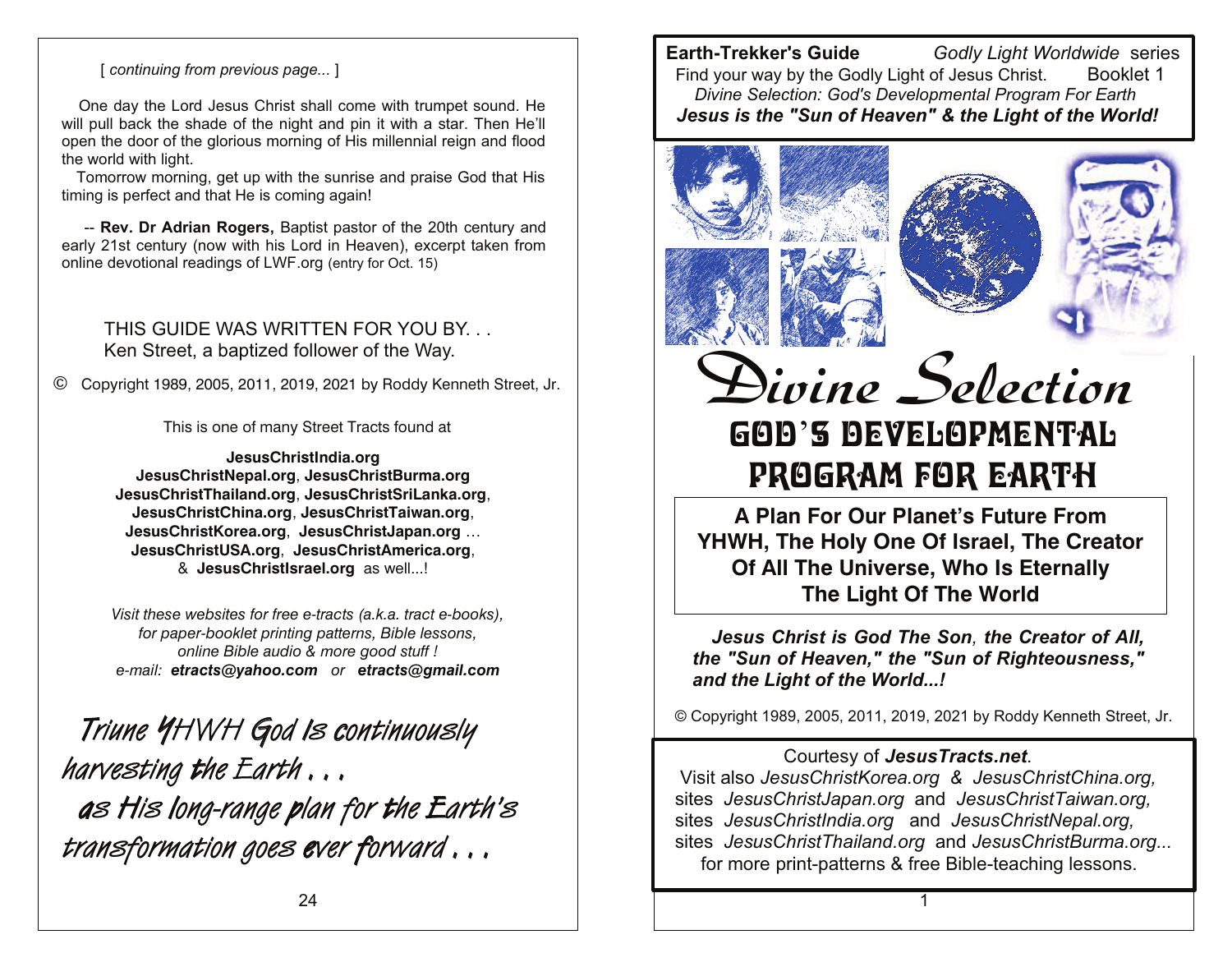The Biblical scheme of Earth's history and direction... a long-range plan by which God will transform and will re-populate the planet Earth...

It's a vision of vast scope and mind-boggling predictions...

# God's developmental plan for our Universe is an astounding program of transformations...!

1. A theme of **WARFARE** runs through the many books of the Bible, from Genesis to Revelation. We see evidence of angelic warfare, of historic military warfare between God's chosen people and the ungodly nations.

There are predictions of further warfare between the elect of Christ and the anti-Christian forces, and of a final great battle of Armageddon.

**SPIRITUAL WARFARE** devastates this planet until Christ's Kingdom comes!

## $2<sup>1</sup>$

A theme also of APOCALYPTIC DESTRUCTION and **RE-CREATION** runs through the books of the Bible, from Genesis to Revelation. We see this in the Genesis record of Noah and the Great Flood, and in the predictions of the Old Testament prophets.

Jesus Himself speaks of this in great detail as He is quoted in Mat. 24, Luke 17:24-37, and other places in the gospels. There are many such references in the epistles, and the final book, John's Revelation of Jesus Christ, is devoted almost exclusively to this subject.

rule the entire Earth as its evil king. Therefore you should take warning, and try to prepare for what's undoubtedly coming to your own country soon.

Similarly, when you see a dictatorial tyrant trying to seize power over your own country... hoping to become a "king" over your own nation and all the Earth's lands... it can only mean that Triune YHWH God's judgments are soon to be again coming upon your nation's population & all the Earth... even Nepal, India & Sri Lanka, regions that the Islamic Caliphate (1517-1917 A.D.) condemned as "infidel" & "House to Conquer." We are now in the End-Times of the Church Age, and we are possibly also seeing "the last days" for freedom in Nepal, India, UK, Europe, USA & AUS. Use it while you've got it, World! For now, we still have some freedom of religion, at least to a degree, here in our world. You have to use it or you'll lose it. Repent today, get on your knees to pray. May Triune YHWH God save our world from the anti-Christ powers... from Imperialistic Islam and atheistic socialism... and most especially, from the atheistic Marxist Communism that already dominates the giant lands of Russia & China, and likewise rules nearby North Korea!

When Jesus comes the next time, it will be different— He descends as the Lion of Judah, the Judge of all the Earth, the conquering King of the Universe... and He will remove the evil Antichrist from his throne of power on planet Earth.

#### The Sun of Righteousness

"But unto you that fear My name shall the Sun of Righteousness arise with healing in His wings. . ."

 $-$  Malachi 4:2.

Since Jesus is the S-O-N of God, He is also the S-U-N of righteousness. Let me tell you something about the sunrise. The sunrise never comes ahead of time, and it is never late. Isn't that right? The sunrise operates according to the power of God and the authority of God. You can't hurry it up, and you can't stop it!

It is the same with the Second Coming of Jesus. He is coming at a time known only to God. You can't hurry it up and you can't stop it.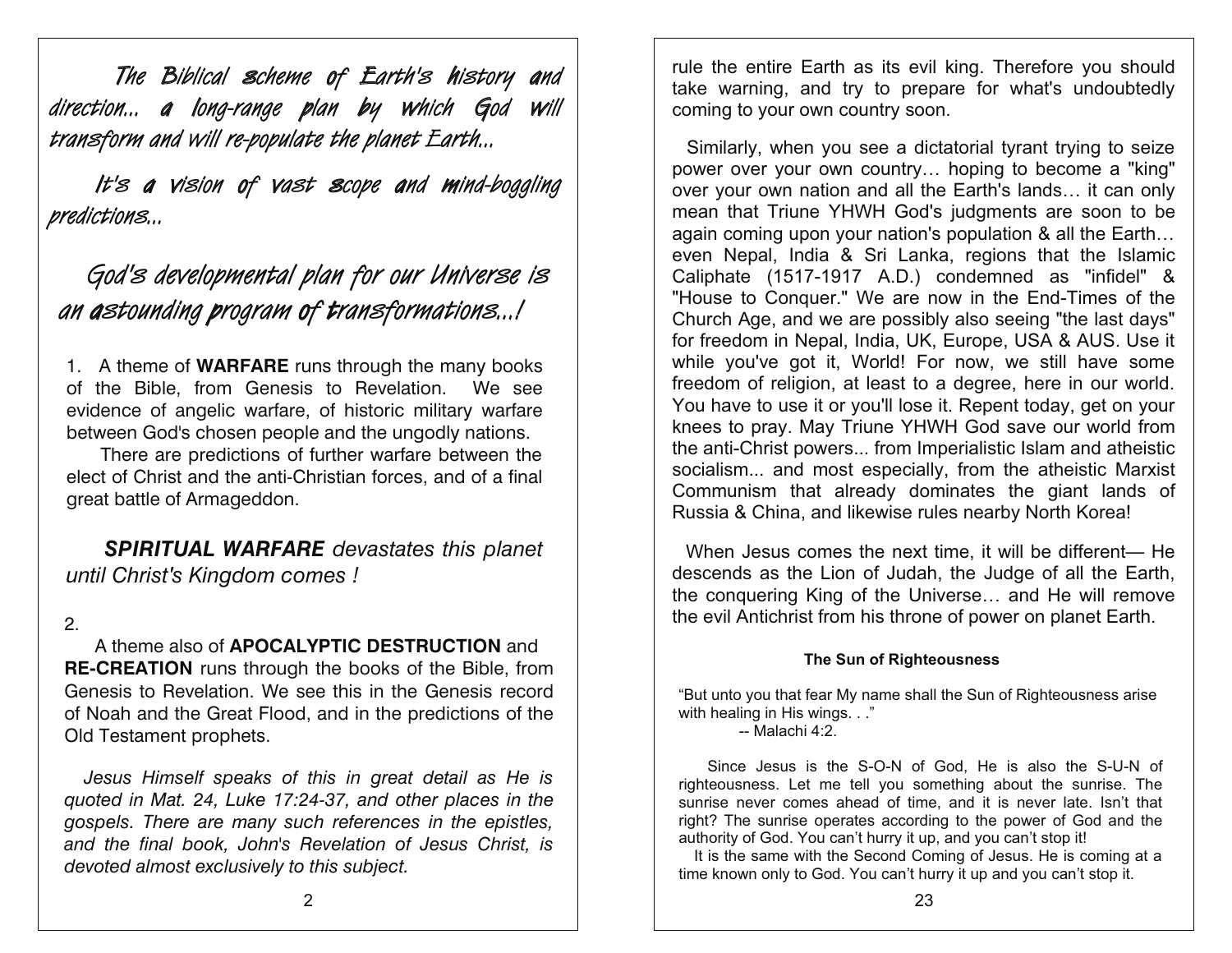Choose new life in Christ, not the ages-old tyranny of Satan... and you'll at last find the narrow path to Heaven... avoiding the popular Wide Road that leads only to the torments of Hell.

Acknowledge the Wisdom of YHWH God... the Righteousness, Holiness, and Divinity of His Only Begotten Son of Man... and the Heavenly Father will no longer see your own sins and shortcomings. They will all be hidden from His sight by a cleansing in the sacrificial blood of Jesus Christ. the Lamb of God.

Choose to love YHWH God's Way of Life and growth-not the Liar's way of self-destruction!

The Important End Note: Is a new Dark Age coming to our world? It's already happening in Britain, Europe, Australia. South Africa. India. even the U.S.— made obvious in those regions by persecution of Christians & declining church attendance, concurrent with an incessant rising of Islamism, Marxism, Humanism, Evolutionism, Secularism, Socialism, Satanism, and Witchcraft. Europe has already become the new "Dark Continent," and now probably deserves that label as much as Africa ever could. Forcasters believe it will soon be a dark "Eurabia" under Islamic control.

Whenever the ancient nations of Israel and Judah were ruled by a very evil king, it was always a clear sign that Triune YHWH God's Judgment was coming, that invasions and devastation would soon come upon the "Promised Land" of the Jews. Judgments came upon the Jews for their own repetitious sins and the immorality of their entire nation. Whenever the Jews had a really evil ruler in charge of everything, that fact was itself a loud warning from God that invasions, poverty, devastations, and enslavement were to be coming upon them very soon. But YHWH God sent them prophets at the same time, to make it all crystal-clear. Those evil kings of Israel and Judah were also a foreshadowing of the future Antichrist Dictator who would someday seek to

 $\mathcal{S}$ 

A theme of the **SURVIVAL OF A REMNANT** who are loval to God runs through the many books of the Bible, from Genesis to Revelation.

 $\overline{4}$ 

Rather than being the Darwinian concept of "natural selection" and "survival of the fittest" (*meaning the strongest*) in a scheme of evolution, God's system of development is quite different!

God's plan is that there will be "DIVINE ELECTION" of all those who have chosen to accept His system of grace and mercy through Jesus Christ, and His plan calls for a "SURVIVAL OF THE LOYAL" instead.

In this scheme of universal development  $5<sub>1</sub>$ and transformation which Triune YHWH God Himself has formulated, it is not merely the STRONGEST who will survive, but rather it is those persons who are SUBMISSIVE to His Plan and His will...!

Not turning away toward evil & forgiven of past sins, these persons do not choose to instead follow in the way of the Prince of Darkness, who is the prideful Traitor of Disobedience and the Father of All Liars...!

(In this regard, it is certainly true that God can make the weak person become strong. But a person who is too strong and egotistical God may choose to crush, in order that he  $-$  or she  $-$  will be humbled and will become submissive to the will of God!)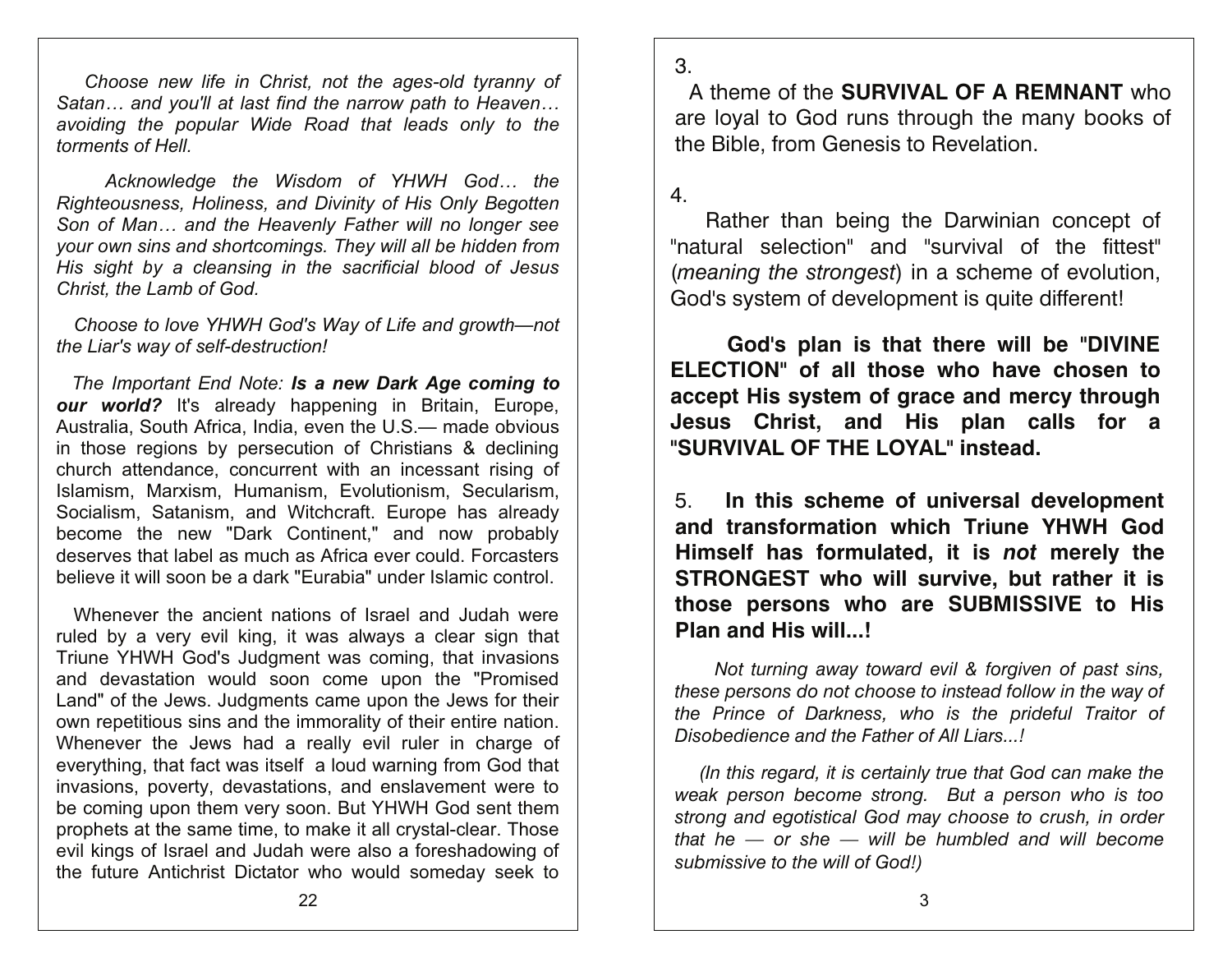6. God is continuously harvesting the Earth as His everprogressing plan of DIVINE SELECTION goes forward, through a wise and millennia-long program of evaluation - through interminable *testing* of all the Earth's people in a very lengthy developmental process of **SELECTING** and **REJECTING...** choosing those people who are fit for Heaven and the New Farth that He envisions.

## 7. Thus, a theme of **DIVINE SELECTION** through a LONG-RANGE and millenniaspanning DEVELOPMENTAL PROGRAM becomes evident.

 $8<sub>1</sub>$ 

This calls for a **MAJOR SHIFT IN THE WORLD-VIEW** that is being held by any individual.

It truly requires a COPERNICAN **REVOLUTION IN THE MIND-SET** of a human being.

9. You must comprehend with an entirely new way of looking at the Universe— for to be among the redeemed, to be among the survivors who are granted eternal life with God, you must place JESUS CHRIST AT THE CENTER OF YOUR **UNIVERSE, in the very place where once YOUR** OWN EGO had ruled supreme!

Regarding the photo image placed above, please be informed...

The "Temple Of Miraculous Fire" at Muktinath, Nepal, plays a part in one personal-testimony tract written by Ken Street. It was the goal of the Pokhara-Muktinath Trek, which he and some friends undertook to accomplish while visiting Nepal, and the resulting tract has been given the title Find Your Divine Purpose In... The Temple of Miraculous Fire.

It's extremely important for all of us to remember this:

1) WE SPEAK TO TRIUNE YHWH GOD by our prayers. 2) TRIUNE YHWH GOD SPEAKS TO US by the words of Holy Scripture, in the Word of God written by His Son.

So we must try to read His words and His Book just as often as we possibly can... on a daily basis!!

Almighty YHWH. The Triune God of Israel and all the Earth, wants to bless you through His Only Begotten Son of Man. Jesus Christ- Yeshua, the Messiah of Israel... the soon-coming King of Israel and all the Earth- so let Him reward your search with the grace of His forgiveness and enlightenment!

Triune YHWH God wants to bless you for all your long efforts to understand this very confusing and difficult Universe in which we live. He wants you to be spared from the normal wages of sin and the terrible Day of His Wrath that is yet to come— so let Him reward your lengthy search with the grace of His forgiveness and His enlightenment!

It's better to show good sense now-today-before His Judgment time arrives... so you can't end up regretting your choices for all eternity.

Life and Death have been placed before you. The Word of God says, "All those who hate Me love death." Choose eternal life with Jesus Christ and His Heavenly Father... not an eternal darkness with that evil ruler whom Jesus called "the Prince of Darkness." As God's Only Begotten Son warned us long ago... the Evil One named Satan is forever a murderer and forever the Father of Liars.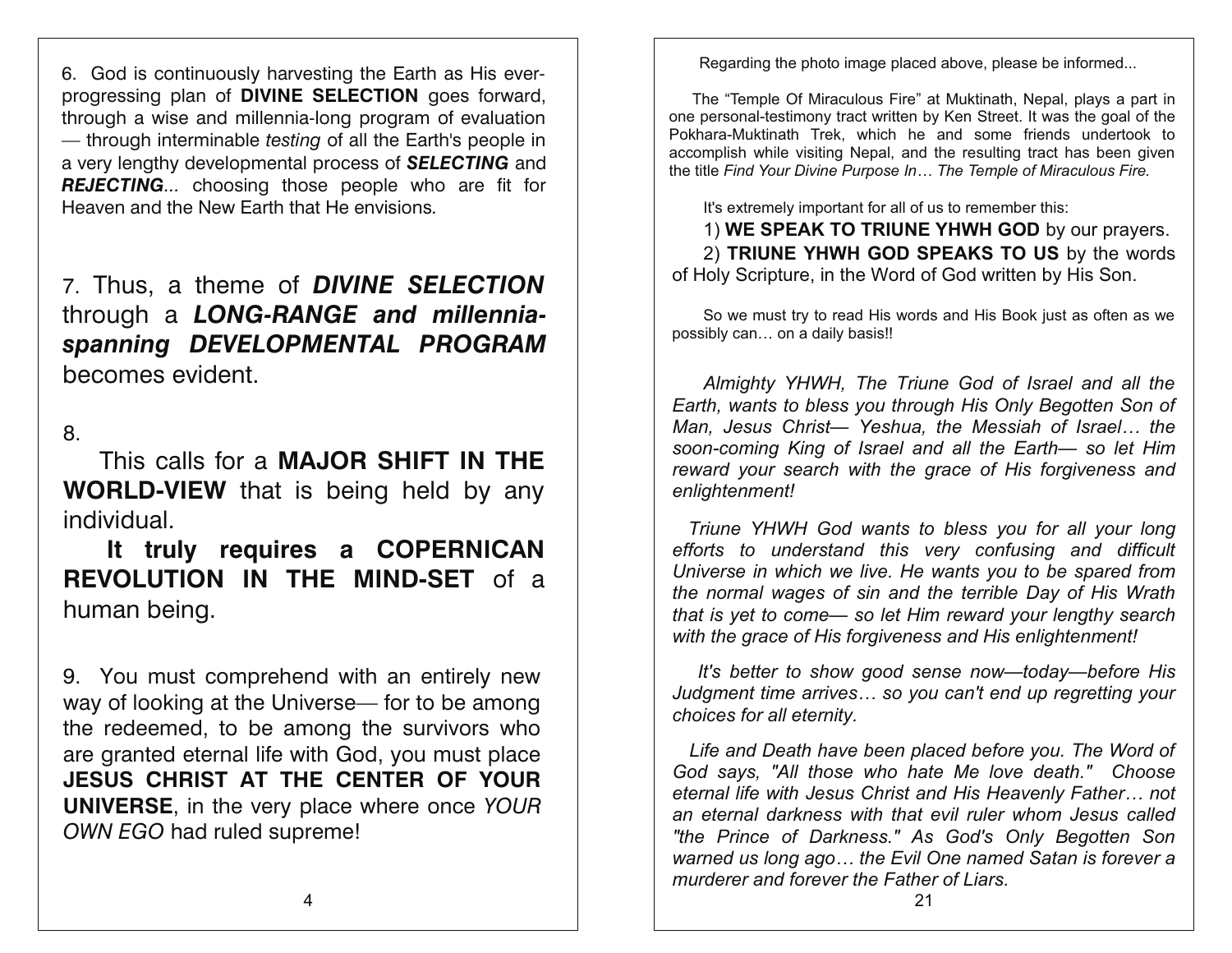#### A Letter From The Author

"Miraculous fire" becomes a reality for a human being when God puts His Holy Spirit into a believer. This transformation comes only through faith and by a prayer to God through His Son Jesus Christ. Then the human being actually becomes a consecrated temple and a place of residence for God's Holy Spirit. Amazing as it may sound, a mere human being is able to become a "Temple of Miraculous Fire" for Jesus Christ. The fire of God's Holy Spirit will then burn in you eternally! This will be evident to your friends and neighbors. People may even come from many miles away just to see the Spirit of God that is burning within you.

You immediately get a new understanding of the Universe around you. You realize that the Creator of our Universe is a Trinity, the same Triune God Who was honored and worshiped by Abraham, Moses, Jesus, Peter, and Paul. You come to understand that the whole Universe was created through God The Son, Who is the Word of God and the Rock of our salvation... and you know that the fallen Universe is saved only by the sinless virtue of Jesus Christ, the Son of God. Only God The Son could die for the sins of the world, as He alone could sacrifice Himself for the Universe that was created through Him. He alone can bring salvation to the people of Earth. He will do this for you too, if you don't shut him out of your life. Open the door to your heart... and let Jesus Christ come inside your earthly domicile. He'll give you the fire of His Holy Spirit.

And what is more, Jesus Christ will also give you an endless supply of "living water," which will become in you a spring of Eternal Life with God.

[For more on this subject, please read our tract The Temple Of Miraculous Fire.]



The "Temple Of Miraculous Fire" at Muktinath, Nepal. Photo by Ken Street (Nov. 1979).

You need to put the Sun of Heaven inside **vour heart!** Once He is there. He will illuminate your mind and all areas of the Universe with the bright Light of His Presence. His Light will be radiant in your face, in your life, and in your actions. Just as Moses' face was radiant after he was in the Presence of God, the follower of Jesus reflects the brilliant Light of the Lord Christ! His Holy Spirit will be inside you forevermore, making you aware of His Lordship and His Truth... giving you eternal access to His Divine Wisdom.

## $10<sub>1</sub>$

You gain an Eternal Life with God when you put the Sun of Heaven in your heart. You can do this by placing Jesus Christ, Who in the Trinity of God created our Universe, upon a throne at the center of your heart! He deserves that position and that kind of respect. He was first God The Son, but when born in human flesh He became the only sinless and righteous person who ever lived. Yet He sacrificed Himself on a cross for your sake, taking all quilt and sins upon Himself- for you and for me, for all people everywhere- so that whoever wishes for salvation might be rescued from the due punishment of sins.

#### $11.$

If you will do this, you will gain a new contentment and peace as you accept God's organizational plan for the Universe. . . because you'll be letting God be the Ruler of All Things in this world. . . and in your own life.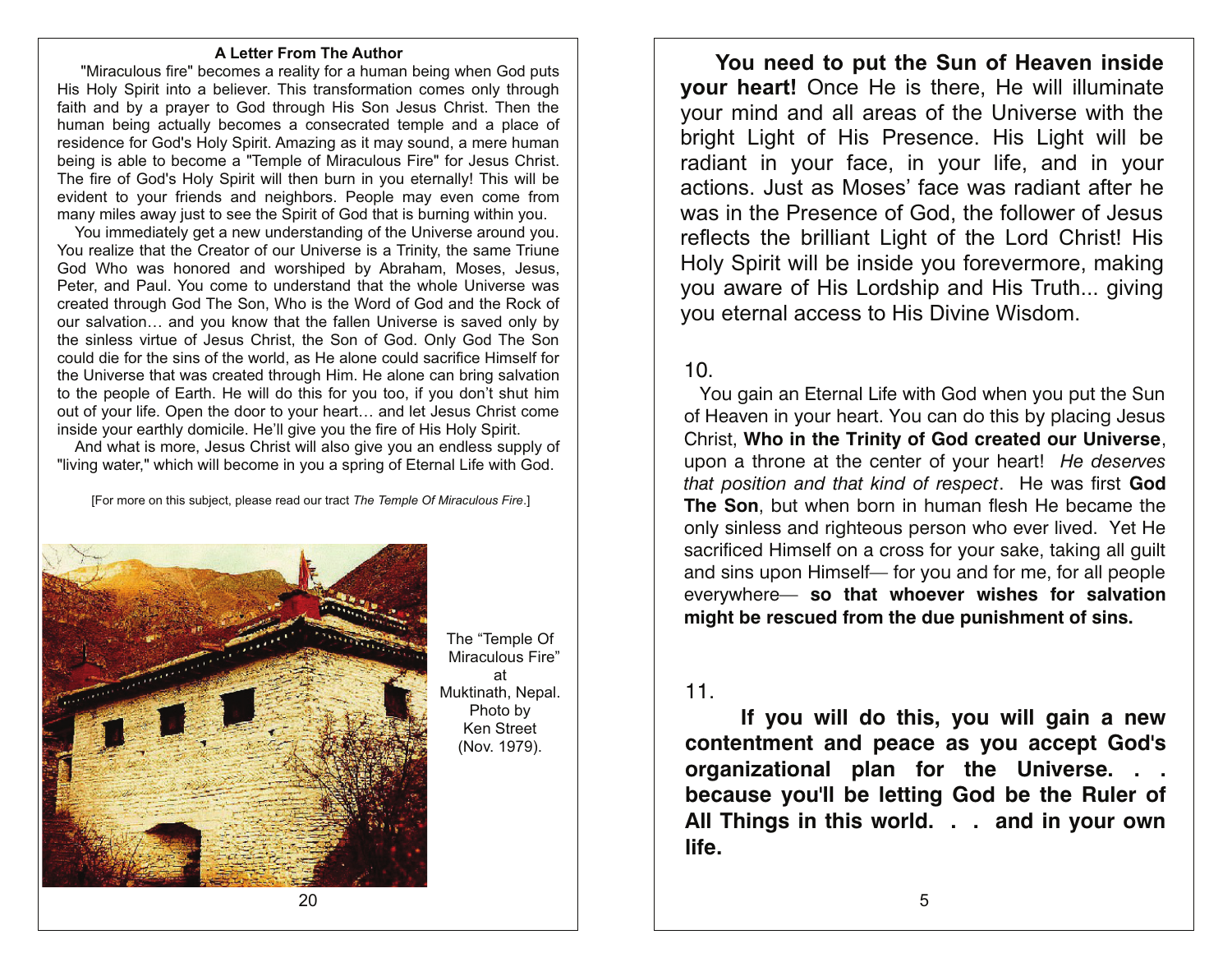The Sun of Heaven will then reign in your life as the supreme Power that governs all things. The Bible calls Jesus Christ both "the Sun of Heaven" and "the Sun of Righteousness."

When you place Christ in your heart, He will lead you to a new life of righteousness. His Holy Spirit will start to rebuild you in the image of God, making you more like Jesus. You'll become a brother (or sister) to Jesus Christ!

12. All it really takes is a simple but sincere little prayer - one that you should make up in your own words. The prayer for deliverance and for God's leadership should come from your own heart!

Some important elements that you should include are:

1) your desire to turn away from the wrongness or evil of your past life, and your remorse over the sins of your previous life.

2) your desire for God's forgiveness and mercy through the act of sacrifice of His Only Begotten Son (Jesus Christ).

3) your desire to know God's leadership in your life,

4) your desire to learn more of God's truth through Bible study,

5) your strong desire to find fellowship with genuine believers.

This Sunday, **don't sin** by worshiping the sun, like the followers of Baal... like the Greeks and Romans & India's polytheists... like many pagans in all nations of the Earth.

You are not powerless- not now, not ever- not if you are a follower of the Son who shines in all His brilliance with healing in His rays. His divine power has given you everything you need through Christ.

-- excerpts from p. 131, conclusion of Chapter 6 in The God You **May Not Know.** 

Now go buy the book or e-book and read all 12 of the chapters for your own spiritual growth and edification...!

Jesus said of the people of God that "The kingdom of heaven is like a net that God has cast into the sea. and it gathers of every kind: When it is full, it will be pulled up on the shore, where they will sit down to sort the catch, and they will collect the good fish in baskets, but the bad things will be thrown away. This is the way it will be at the end of the world: The angels shall come forth, and they will separate the unrighteous persons from among those justified by God . . ."

Excerpt from the book of Matthew, who was a constant companion of Jesus and his devoted disciple [13:47-50].

Jesus spoke of the people of God as being like a seed that is growing secretly, saying, "As for the kingdom of God, it is as if a person should cast seed into the ground; and then he sleeps, and he rises up night and day to see that the seed is springing forth and always growing up, although he knows not exactly how. The Earth is bringing forth fruit from itself; first the blade, then the ears of corn, and after that the fullness of the ears of corn. And when all the fruit of the Earth has come forth. immediately God will use the sickle to reap the fields, because the **harvest-time** has come."

Excerpt from the book of Mark [4:26-29].

God wants to bless you for all your long efforts to understand this very confusing and difficult Universe in which we live  $-$  so let Him reward your search with the grace of His forgiveness and enlightenment!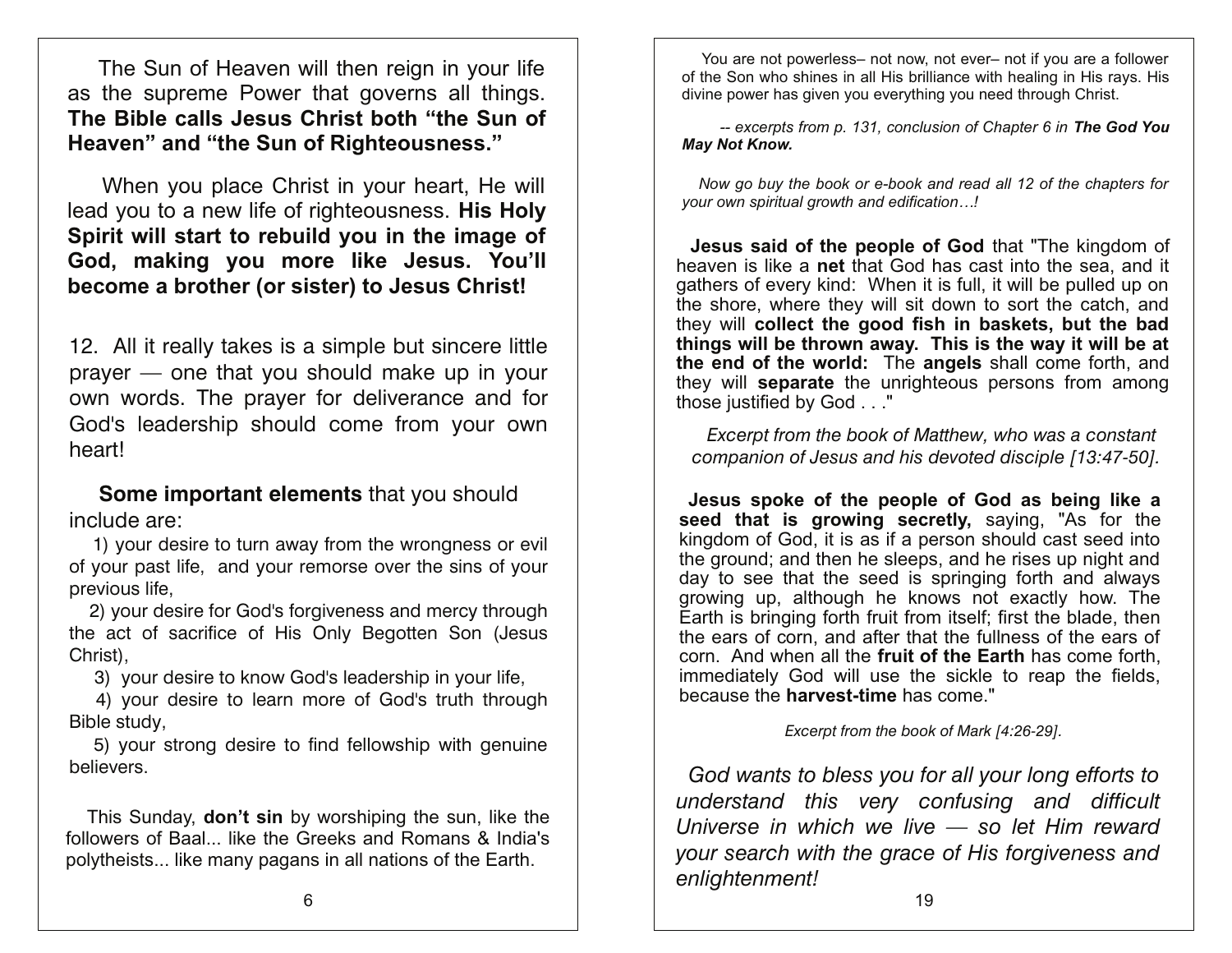#### A Couple Of Relevant Quotes... On God's Attributes. From Rev. Dr. David Jeremiah's New Book (2018). Entitled The God You May Not Know. Extracted From The Excellent Chapter Called "Knowing A Powerful God"

Is the sun shining outside your window today? I hope so, because I want you to consider the incredible power of solar energy. The sun is a blinding star, 330,000 times as massive as Earth. About a million Earths could fit inside it. It takes eight minutes for a beam of light and heat to travel from the sun to the Earth, almost 93 million miles, and it arrives here, right on schedule and in the exact proportions needed to sustain life on our planet.

The temperature at the surface of the sun is about 10,000 degrees Fahrenheit, and scientists believe the temperature at the core of the sun may reach 27 million degrees. It never shuts down, though it may occasionally flare up. The sun is essentially a gaseous ball of continuously occurring nuclear explosions, radiating its energy uniformly in all directions throughout the solar system.

Every second, the sun produces the same energy as about 1 trillion one-megaton bombs. To put it in tangible terms, in one second our sun can produce enough energy to power human civilization for almost 500,000 years, [so] imagine if we could collect and use it all! Furthermore, the sun has enough nuclear fuel to burn for another five billion years.

...Think of all the energy radiating from all those stars and ask yourselfwhere did all this energy come from? What source of power could so animate the universe?

- excerpts above, from pp. 113-114, found in Chapter 6 of The God You May Not Know, are passages written by Rev. Dr. David Jeremiah.

#### Continuing With The Relevant Quotes From Rev. Dr. David Jeremiah's Great New Book, Released In 2018 And Titled The God You May Not Know.

The power of God, as evidenced in the creation and preservation of the universe and in the Resurrection of Jesus Christ and the transformation of believers, is hard for us to grasp, yet wonderful to ponder. That same power is available to carry us through our daily lives like a canoe on a swiftly flowing river, in our worship, our walk, and our work for Him.

... Let me leave you with a verse from Peter about the practicality of God's omnipotence: "His divine power has given to us all things that pertain to life and godliness, through the knowledge of Him who called us by glory and virtue" (2 Peter 1:3)

This Sunday, don't sin by worshiping the sun, like the followers of Baal... like the Greek and Roman polytheists... like many pagans in all nations of the Earth. Don't worship the Earth or the things of Earth. You shouldn't worship nature, as the pantheists and the animists do. The *supernatural* does exist, because God's Spirit is above and behind the natural world... and superior to it. So don't worship the sun and the stars like all the naturalistic science advocates, the humanists, the evolutionists, and many of our modern-day sciencefiction fans!

Don't go out to worship the sun and stars this Sunday, nor Earth, nor Man. Instead, go out to a good Biblebelieving church and worship the Holy One Who is the Sun of Heaven- Jesus Christ, Who is both the Son of God and God The Son. Honor Him. and you will please His proud Father in Heaven by your actions. You greatly err if you exalt Man (Humanism) or Science (Scientism), or anything else at all.

## Jesus Christ is the Sun of Heaven, and He is the **Light of the World!**

It's also important for all of us to remember this:

- 1) WE SPEAK TO GOD by our prayers.
- 2) GOD SPEAKS TO US by the words of Holy Scripture. So we must try to read His words and His Book just as often as we possibly can!!

"The future is as bright as the promises of God."

-- ADONIRAM JUDSON, 19th Century missionary to Burma.

"The Lord God is to me both a Sun and a Shield; a sun to enlighten and comfort me, a shield to protect and defend me."

-- MATTHEW HENRY, 17th & 18th Century Bible scholar & author.

"Keep your face to the Sun and you will never see the shadows." -- HELEN KELLER, blind 20th Century Christian author.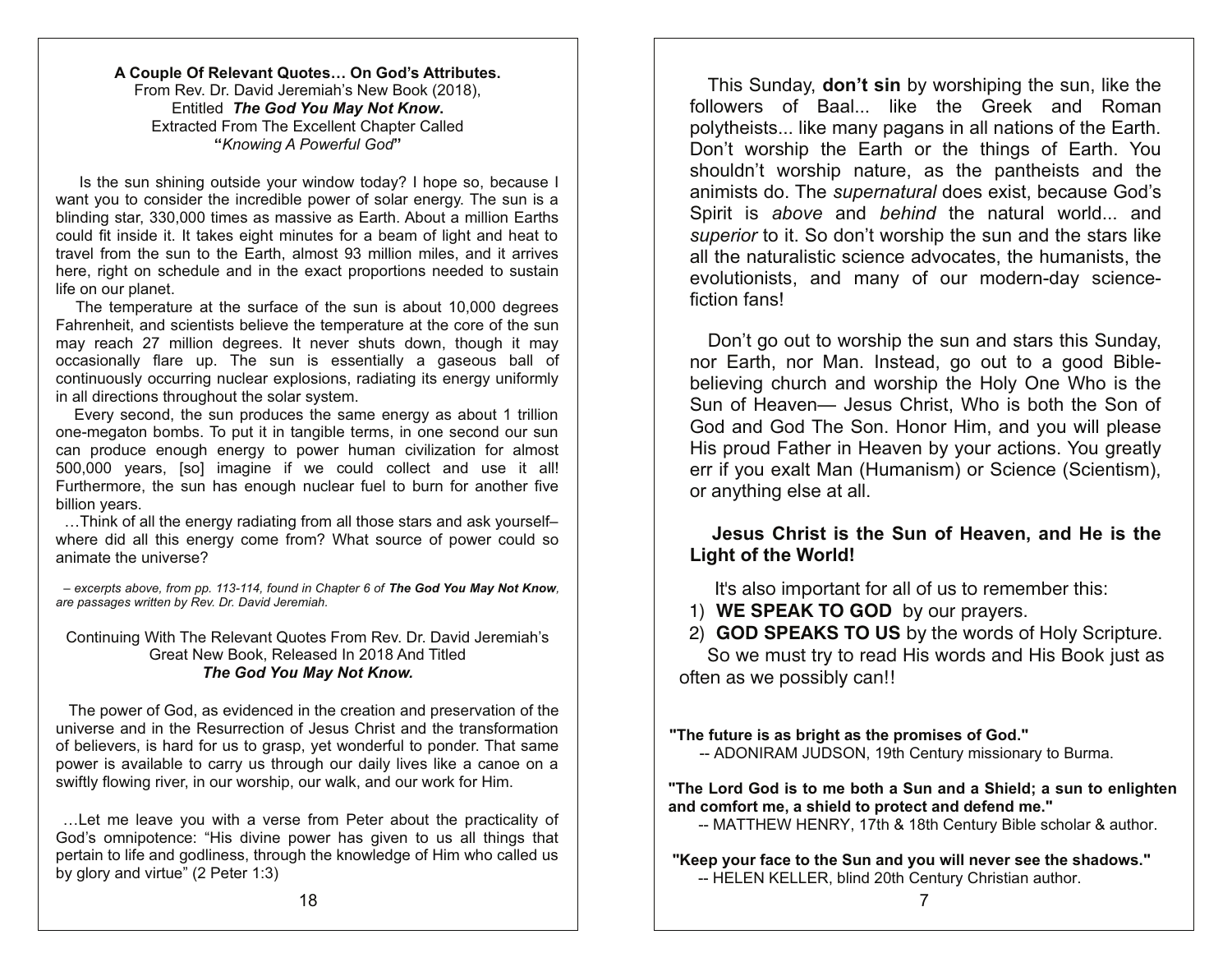All verses below are quoted from the NKJV (English) Bible...

Matthew 3:1-2 1 In those days John the Baptist came preaching in the wilderness of Judea,

2 and saying, "Repent, for the kingdom of heaven is at hand!"

Matthew 3:13-17 13 Then Jesus came from Galilee to John at the Jordan to be baptized by him.

14 And John tried to prevent Him, saying, "I need to be baptized by You, and are You coming to me?"

15 But Jesus answered and said to him. "Permit it to be so now, for thus it is fitting for us to fulfill all righteousness." Then he allowed Him.

16 When He had been baptized, Jesus came up immediately from the water; and behold, the heavens were opened to Him, and He saw the Spirit of God descending like a dove and alighting upon Him.

17 And suddenly a voice came from heaven, saying, "This is My beloved Son, in whom I am well pleased."

**Matthew 4:4** 4 But He answered and said, "It is written, 'Man shall not live by bread alone, but by every word that proceeds from the mouth of God.'"

Matthew 4:17 17 From that time Jesus began to preach and to say, "Repent, for the kingdom of heaven is at hand." **Matthew 7:13-14** 13 "Enter by the narrow gate; for wide is the gate and broad is the way that leads to destruction, and there are many who go in by it.

14 Because narrow is the gate and difficult is the way which leads to life, and there are few who find it.

Matthew 7:21-23 21 "Not everyone who says to Me, 'Lord, Lord,' shall enter the kingdom of heaven, but he who does the will of My Father in heaven.

22 Many will say to Me in that day, 'Lord, Lord, have we not prophesied in Your name, cast out demons in Your name, and done many wonders in Your name?' 23 And then I will declare to them. I never knew you: depart from Me, you who practice lawlessness!"

John 14:23-26 23 Jesus answered and said to him. "If anyone loves Me, he will keep My word; and My Father will love him, and We will come to him and make Our home with him.

24 He who does not love Me does not keep My words; and the word which you hear is not Mine but the Father's who sent Me

25 "These things I have spoken to you while being present with you.

26 But the Helper, the Holy Spirit, whom the Father will send in My name, He will teach you all things, and bring to your remembrance all things that I said to you.

John 15:10 10 If you keep My commandments, you will abide in My love, just as I have kept My Father's commandments and abide in His love.

Revelation 19:11a, 13 11 Now I saw heaven opened. and behold, a white horse. And He who sat on him was called Faithful and True, and in righteousness He judges .... 13 He was clothed with a robe dipped in blood, and His name is called The Word of God.

Malachi 4:1-2 1 "For behold, the day is coming, Burning like an oven, And all the proud, yes, all who do wickedly will be stubble. And the day which is coming shall burn them up," says the LORD of hosts, "That will leave them neither root nor branch.

2 But to you who fear My name The Sun of Righteousness shall arise With healing in His wings; And you shall go out And grow fat like stall-fed calves.

\* Regarding Malachi 4:2, Charles Haddon Spurgeon (a British Bible scholar & Baptist preacher of the 19th Century) writes this:

"This promise has also had a practical fulfillment in the deathbed experiences of God's people..." and "Though the body has been bound fast with cords, the soul has mounted up as on the wings of eagles, in sacred rapture and holy bliss. The sun of righteousness has risen upon them. Before their earthly sun went down, the heavenly sun lit up their sky with a sacred high, eternal noon."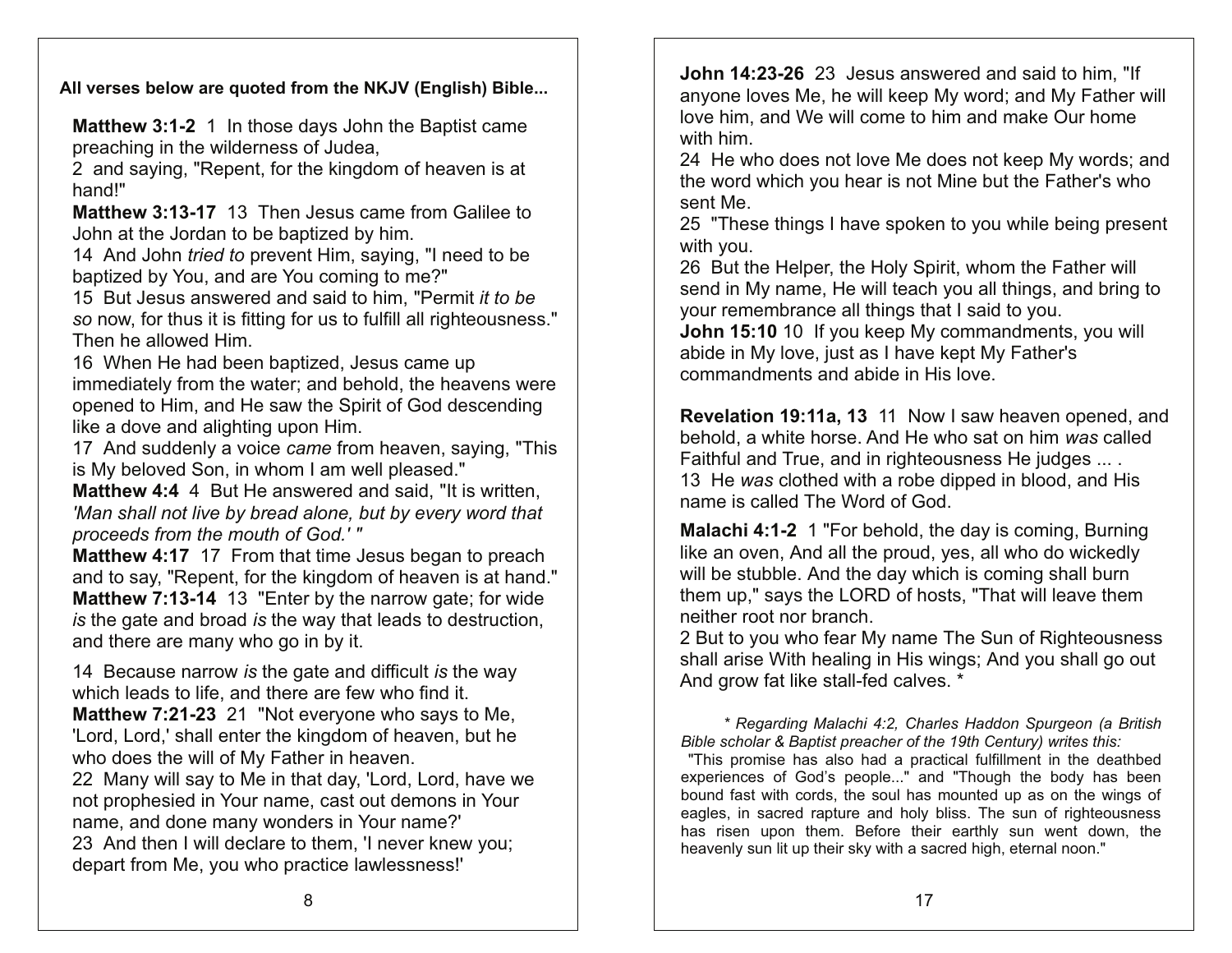Matthew 24:36-39 36 "But of that day and hour no one knows, not even the angels of heaven, but My Father only. 37 But as the days of Noah were, so also will the coming of the Son of Man be.

38 For as in the days before the flood, they were eating and drinking, marrying and giving in marriage, until the day that Noah entered the ark.

39 and did not know until the flood came and took them all away, so also will the coming of the Son of Man be. **Matthew 24:44** 44 Therefore you also be ready, for the

Son of Man is coming at an hour you do not expect.

Matthew 28:18-20 18 And Jesus came and spoke to them, saying, "All authority has been given to Me in heaven and on earth.

19 Go therefore and make disciples of all the nations, baptizing them in the name of the Father and of the Son and of the Holy Spirit,

20 teaching them to observe all things that I have commanded you; and lo, I am with you always, even to the end of the age." Amen.

Luke 11:27-28 27 And it happened, as He spoke these things, that a certain woman from the crowd raised her voice and said to Him, "Blessed is the womb that bore You, and the breasts which nursed You!"

28 But He said, "More than that, blessed are those who hear the word of God and keep it!"

**John 3:13** 13 No one has ascended to heaven but He who came down from heaven, that is, the Son of Man who is in heaven.

John 14:15 15 "If you love Me, keep My commandments. John 14:21 21 He who has My commandments and keeps them, it is he who loves Me. And he who loves Me will be loved by My Father, and I will love him and manifest Myself to him."

Matthew 7:26-27 26 But everyone who hears these sayings of Mine, and does not do them, will be like a foolish man who built his house on the sand:

27 and the rain descended, the floods came, and the winds blew and beat on that house; and it fell. And great was its fall."

Matthew 10:14-15 14 And whoever will not receive you nor hear your words, when you depart from that house or city, shake off the dust from your feet.

15 Assuredly, I say to you, it will be more tolerable for the land of Sodom and Gomorrah in the day of judgment than for that city!

Matthew 10:22-23a 22 And you will be hated by all for My name's sake. But he who endures to the end will be saved

23 When they persecute you in [one] city, flee to another... Matthew 10:32-33 32 "Therefore whoever confesses Me before men, him I will also confess before My Father who is in heaven.

33 But whoever denies Me before men, him I will also deny before My Father who is in heaven.

Matthew 10:37-38 37 He who loves father or mother more than Me is not worthy of Me. And he who loves son or daughter more than Me is not worthy of Me.

38 And he who does not take his cross and follow after Me is not worthy of Me.

## **TAKING ROOT: DRINK IN THE SON**

The righteous shall... grow like a cedar in Lebanon. -- PSALM 92:12.

Jesus said, "I am the light of the world" (John 8: 12). He is the "Sun of Righteousness" with healing in His rays (Malachi 4: 2).

Whenever we read the Gospels and study the life of Christ, we are soaking up the Son. Whenever we search out biblical truth about Christ-and we can find it in Leviticus as well as in Luke-- we are turning our leaves toward the light.

"If light be pleasant to our eves, how pleasant is that light of life springing from the Sun of righteousness!" -- John Flavel, seventeenth century Puritan.

-- Rev. Dr. David Jeremiah, 20th & 21st Century Bible scholar & Baptist preacher, excerpt from his daily-devotions book Journey (Jan. 16 entry)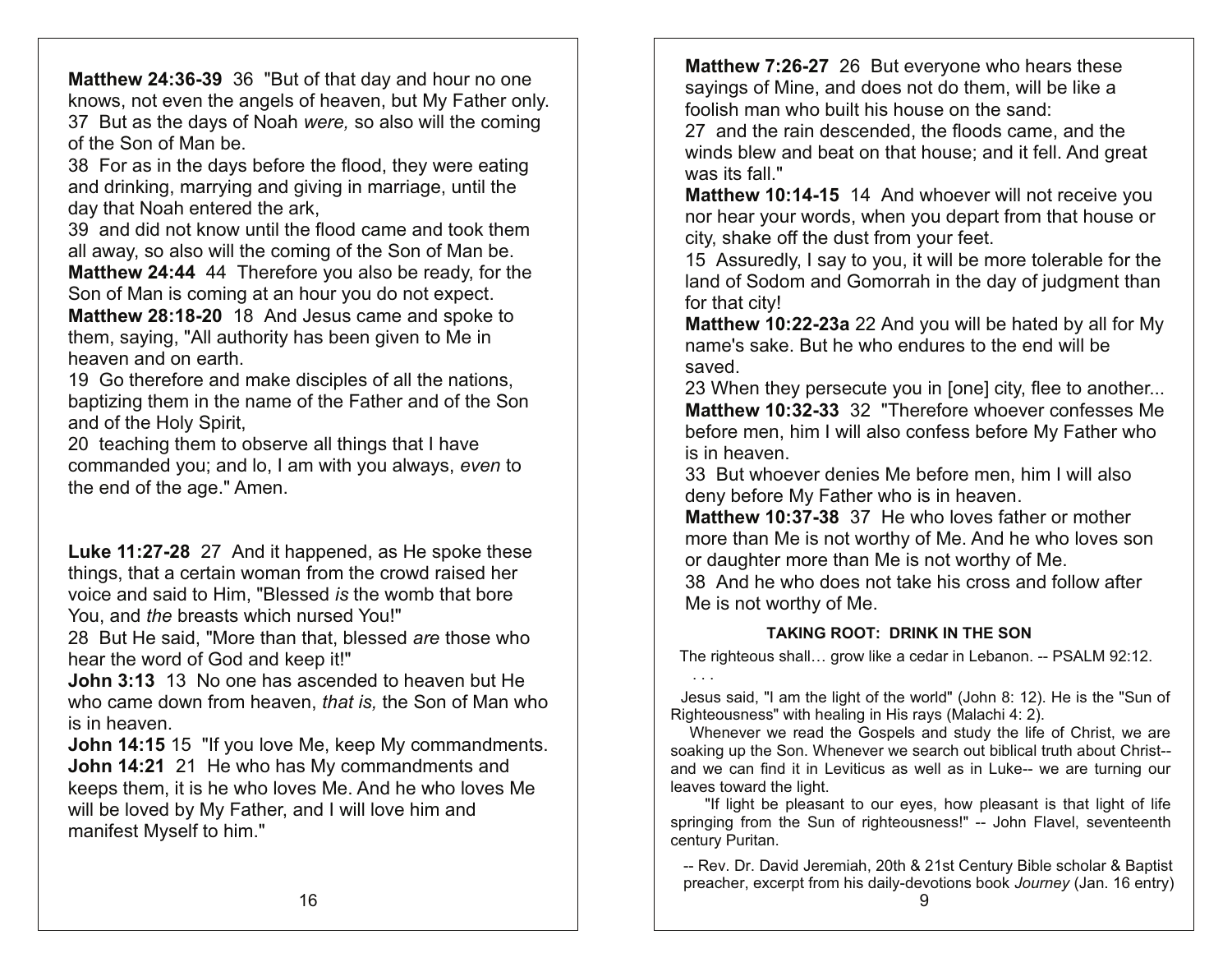Matthew 11:20-24 20 Then He began to rebuke the cities in which most of His mighty works had been done, because they did not repent:

21 "Woe to you, Chorazin! Woe to you, Bethsaida! For if the mighty works which were done in you had been done in Tyre and Sidon, they would have repented long ago in sackcloth and ashes.

22 But I say to you, it will be more tolerable for Tyre and Sidon in the day of judgment than for you.

23 And you, Capernaum, who are exalted to heaven, will be brought down to Hades; for if the mighty works which were done in you had been done in Sodom, it would have remained until this day.

24 But I say to you that it shall be more tolerable for the land of Sodom in the day of judgment than for you."

Matthew 12:39-42 39 But He answered and said to them. "An evil and adulterous generation seeks after a sign, and no sign will be given to it except the sign of the prophet Jonah.

40 For as Jonah was three days and three nights in the belly of the great fish, so will the Son of Man be three days and three nights in the heart of the earth.

41 The men of Nineveh will rise up in the judgment with this generation and condemn it, because they repented at the preaching of Jonah; and indeed a greater than Jonah is here.

42 The queen of the South will rise up in the judgment with this generation and condemn it, for she came from the ends of the earth to hear the wisdom of Solomon; and indeed a greater than Solomon is here.

Matthew 13:3-9 3 Then He spoke many things to them in parables, saying: "Behold, a sower went out to sow.

4 And as he sowed, some seed fell by the wayside; and the birds came and devoured them.

5 Some fell on stony places, where they did not have much earth; and they immediately sprang up because they had no depth of earth.

6 But when the sun was up they were scorched, and because they had no root they withered away.

6 And you will hear of wars and rumors of wars. See that you are not troubled; for all these things must come to pass, but the end is not yet.

7 For nation will rise against nation, and kingdom against kingdom. And there will be famines, pestilences, and earthquakes in various places.

8 All these are the beginning of sorrows.

9 Then they will deliver you up to tribulation and kill you, and you will be hated by all nations for My name's sake.

10 And then many will be offended, will betray one another, and will hate one another.

11 Then many false prophets will rise up and deceive many.

12 And because lawlessness will abound, the love of many will grow cold.

13 But he who endures to the end shall be saved.

14 And this gospel of the kingdom will be preached in all the world as a witness to all the nations, and then the end will come.

Matthew 24:21-22 21 For then there will be great tribulation, such as has not been since the beginning of the world until this time, no, nor ever shall be.

22 And unless those days were shortened, no flesh would be saved; but for the elect's sake those days will be shortened.

Matthew 24:29-31 29 "Immediately after the tribulation of those days the sun will be darkened, and the moon will not give its light; the stars will fall from heaven, and the powers of the heavens will be shaken.

30 Then the sign of the Son of Man will appear in heaven, and then all the tribes of the earth will mourn, and they will see the Son of Man coming on the clouds of heaven with power and great glory.

31 And He will send His angels with a great sound of a trumpet, and they will gather together His elect from the four winds, from one end of heaven to the other.

Matthew 24:35 35 Heaven and earth will pass away, but My words will by no means pass away.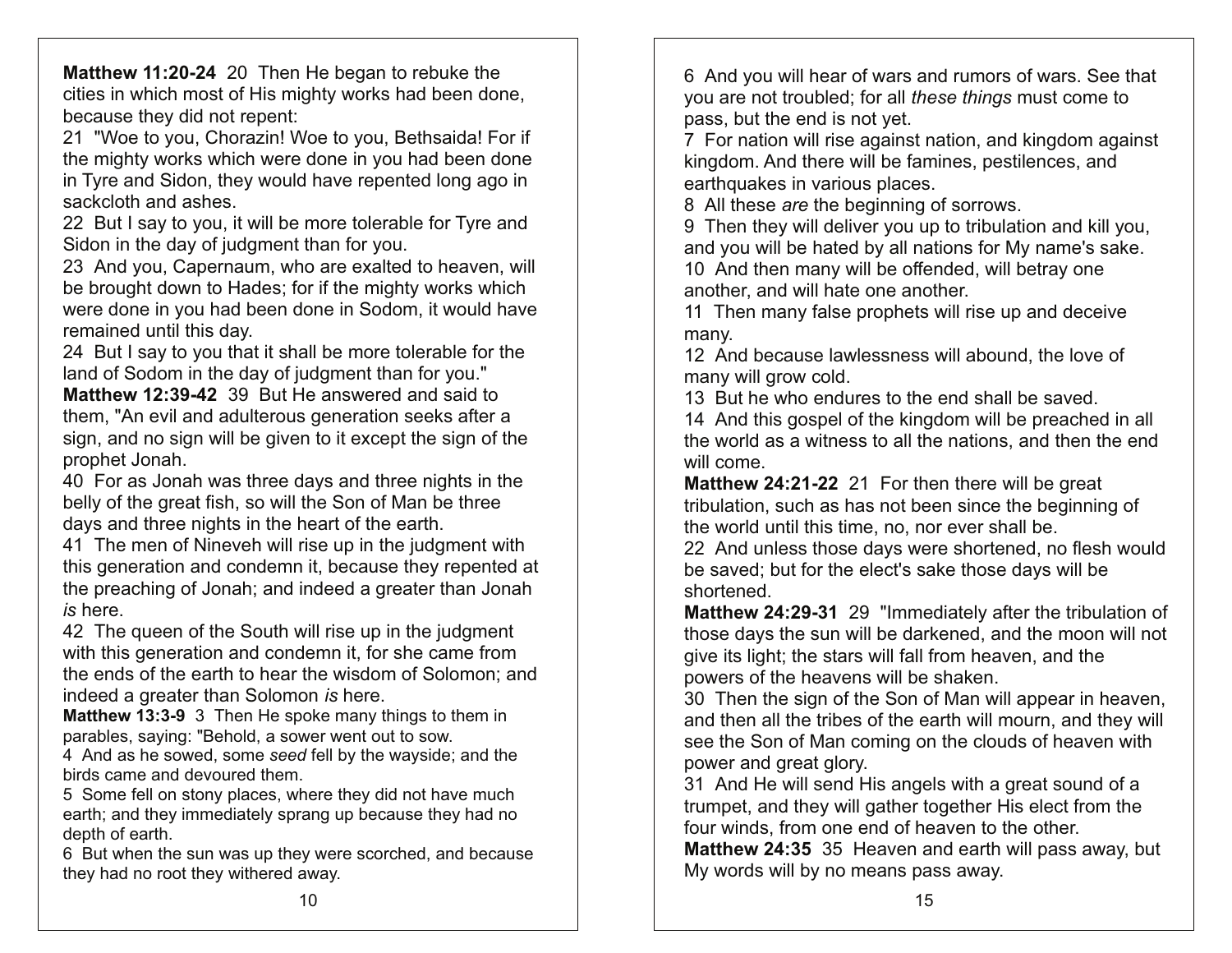18 He said to Him, "Which ones?" Jesus said, "'You shall not murder.' 'You shall not commit adultery,' 'You shall not steal,' 'You shall not bear false witness,'

19 'Honor your father and your mother,' and, 'You shall' love your neighbor as yourself.'"

Matthew 21:33-41 33 "Hear another parable: There was a certain landowner who planted a vineyard and set a hedge around it, dug a winepress in it and built a tower. And he leased it to vinedressers and went into a far country.

34 Now when vintage-time drew near, he sent his servants to the vinedressers, that they might receive its fruit.

35 And the vinedressers took his servants, beat one. killed one, and stoned another.

36 Again he sent other servants, more than the first, and they did likewise to them.

37 Then last of all he sent his son to them, saying, 'They' will respect my son.'

38 But when the vinedressers saw the son, they said among themselves, 'This is the heir. Come, let us kill him and seize his inheritance.'

39 So they took him and cast him out of the vineyard and killed him.

40 Therefore, when the owner of the vinevard comes, what will he do to those vinedressers?"

41 They said to Him, "He will destroy those wicked men miserably, and lease his vineyard to other vinedressers who will render to him the fruits in their seasons."

Matthew 24:3-14 3 Now as He sat on the Mount of Olives, the disciples came to Him privately, saying, "Tell us, when will these things be? And what will be the sign of Your coming, and of the end of the age?"

4 And Jesus answered and said to them: "Take heed that no one deceives you.

5 For many will come in My name, saying, 'I am the Christ,' and will deceive many.

7 And some fell among thorns, and the thorns sprang up and choked them.

8 But others fell on good ground and yielded a crop: some a hundredfold, some sixty, some thirty.

9 He who has ears to hear, let him hear!"

Matthew 13:18-23 18 "Therefore hear the parable of the sower:

19 When anyone hears the word of the kingdom, and does not understand it, then the wicked one comes and snatches away what was sown in his heart. This is he who received seed by the wayside.

20 But he who received the seed on stony places, this is he who hears the word and immediately receives it with joy;

21 yet he has no root in himself, but endures only for a while. For when tribulation or persecution arises because of the word, immediately he stumbles.

22 Now he who received seed among the thorns is he who hears the word, and the cares of this world and the deceitfulness of riches choke the word, and he becomes unfruitful

23 But he who received seed on the good ground is he who hears the word and understands *it*, who indeed bears fruit and produces: some a hundredfold, some sixty, some thirty."

Matthew 13:24-30 24 Another parable He put forth to them, saying: "The kingdom of heaven is like a man who sowed good seed in his field;

25 but while men slept, his enemy came and sowed tares among the wheat and went his way.

26 But when the grain had sprouted and produced a crop. then the tares also appeared.

27 So the servants of the owner came and said to him, 'Sir, did you not sow good seed in your field? How then does it have tares?'

28 He said to them, 'An enemy has done this.' The servants said to him, 'Do you want us then to go and gather them up?'